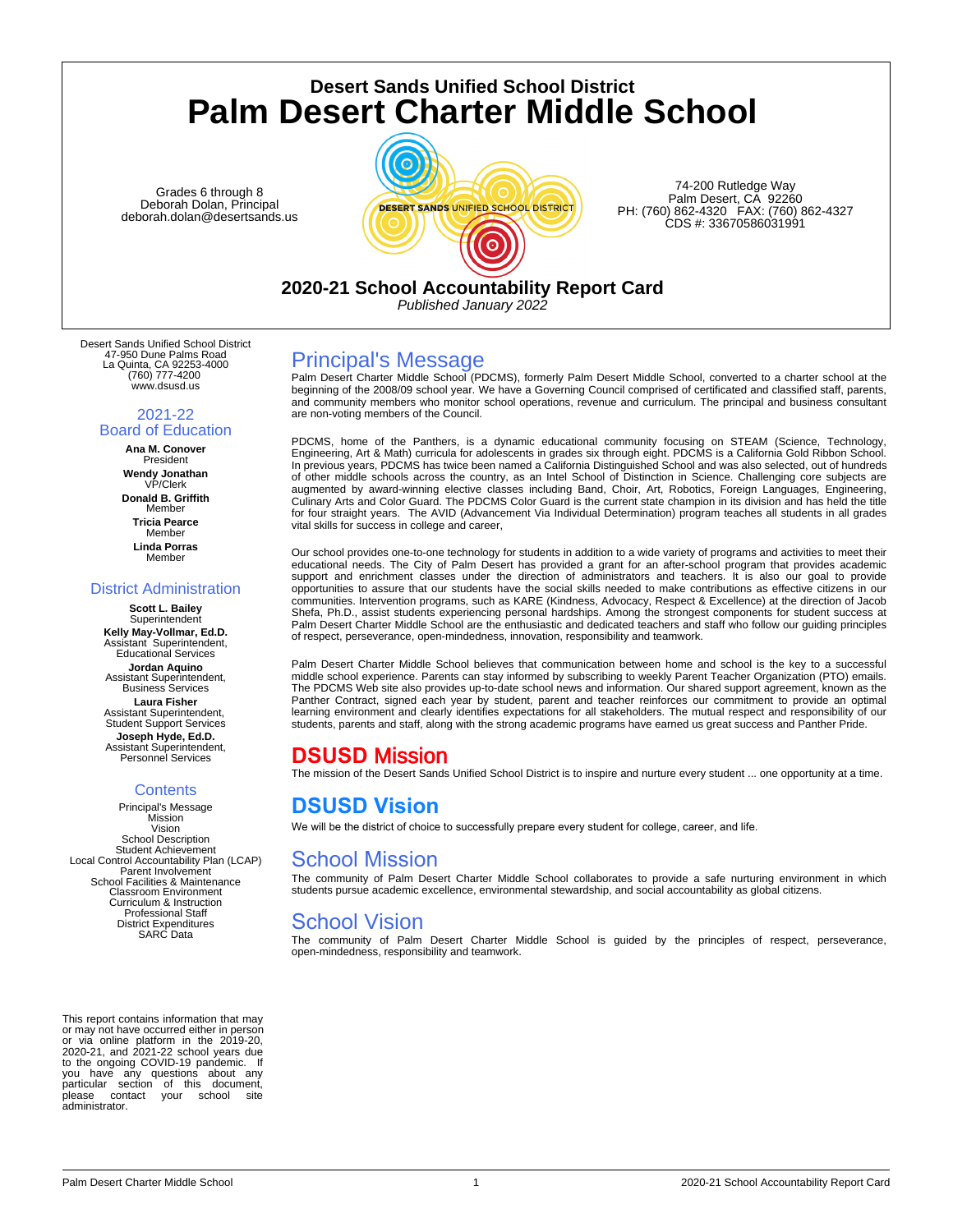# School Description

Palm Desert Charter Middle School is located in the central region of Palm Desert and serves students in grades six through eight following a traditional calendar. At the beginning of the 2020-21 school year, 1372 students were enrolled, including 7.4% in special education, 13% qualifying for English Language Learner support, and 47.3% qualifying for free or reduced price lunch.

| <b>Student Enrollment by Student Group / Grade Level</b><br>2020-21 |                          |  |                         |               |  |  |
|---------------------------------------------------------------------|--------------------------|--|-------------------------|---------------|--|--|
| <b>Student Group</b>                                                | % of Total<br>Enrollment |  | Grade Level             | # of Students |  |  |
| Female                                                              | 51.50%                   |  | Grade 6                 | 438           |  |  |
| Male                                                                | 48.50%                   |  | Grade 7                 | 480           |  |  |
| Non-Binary                                                          | $0.00\%$                 |  | Grade 8                 | 454           |  |  |
| Amer, Indian or<br>Alaska Native                                    | 0.10%                    |  | Ungraded                | 0             |  |  |
| Asian                                                               | 5.40%                    |  |                         |               |  |  |
| Black or<br>African-Amer.                                           | 1.60%                    |  |                         |               |  |  |
| Filipino                                                            | 2.00%                    |  |                         |               |  |  |
| Hisp. or Latino                                                     | 48.80%                   |  |                         |               |  |  |
| Native Hawaiian or<br>Pacific Islander                              | 0.10%                    |  |                         |               |  |  |
| Two or More Races                                                   | 3.90%                    |  |                         |               |  |  |
| White                                                               | 37.60%                   |  |                         |               |  |  |
| <b>English Learners</b>                                             | 13.00%                   |  |                         |               |  |  |
| Foster Youth                                                        | 0.10%                    |  |                         |               |  |  |
| <b>Homeless</b>                                                     | 1.80%                    |  |                         |               |  |  |
| <b>Students Receiving</b><br>Migrant Ed. Services                   | $0.00\%$                 |  |                         |               |  |  |
| Socioeconomically<br>Disadvantaged                                  | 47.30%                   |  |                         |               |  |  |
| Students with<br><b>Disabilities</b>                                | 7.40%                    |  |                         |               |  |  |
|                                                                     |                          |  | <b>Total Enrollment</b> | 1,372         |  |  |

# Student Achievement

### Physical Fitness

In the spring of each year, Palm Desert Charter Middle School is required by the state to administer a physical fitness test to all students in grade seven. The physical fitness test measures each student's ability to complete fitness tasks in six major areas. Students who either meet or exceed the standards in all six fitness areas are considered to be in the "healthy fitness zone." The chart reported in this document reports only the percentage in each category, not a cumulative total of the results for categories 4 of 6 and 5 of 6. Comparative district and state results can be found at the CDE's website.

| <b>Physical Fitness Test</b><br>Percentage of Students Meeting California Fitness Standards<br>2020-21 |                                                 |                                  |                                 |  |  |
|--------------------------------------------------------------------------------------------------------|-------------------------------------------------|----------------------------------|---------------------------------|--|--|
|                                                                                                        | <b>Percentage of Students Meeting Standards</b> |                                  |                                 |  |  |
| Grade Level<br>Tested                                                                                  | Four of Six Fitness<br>Standards                | Five of Six Fitness<br>Standards | Six of Six Fitness<br>Standards |  |  |
| Seventh                                                                                                | N/A                                             | N/A                              | N/A                             |  |  |

*Note: Due to the COVID-19 crisis, the Physical Fitness Test was suspended during the 2020-2021 school year and therefore no data are reported.*

### California Assessment of Student Performance and **Progress**

The California Assessment of Student Performance and Progress (CAASPP) System includes the Smarter Balanced Summative Assessments (SBAC) for<br>students in the general education population, and the California Alternate<br>Assessments (CAAs) for students with the most significant cognitive disabilit Only eligible students may participate in the administration of the CAAs. CAAs items are aligned with alternative achievement standards, which are linked with the Common Core State Standards (CCSS). CAASPP results are a measure of how well students are mastering California's standards in English language arts/literacy (ELA) and mathematics, and are given to grades three through eight and grade eleven. SBAC tests assess student performance in ELA/Literacy and mathematics utilizing computer-adaptive tests and performance tasks, and CAAs test items are aligned with alternative achievement standards which are linked with the Common Core State Standards (CCSS).

The CAASPP results shown in this report include overall results comparing the school, district and state scores as well as the school's overall score in each applicable subgroup. Results are shown only for subgroups with ten students or more taking the exam. For those categories that are blank in the tables, no students met subgroup criteria. More information on CAASPP can be found on the California Department of Education's website www.cde.ca.gov/ta/tg/ca/.

| <b>CAASPP Test Results in ELA and Mathematics - All Students</b>         |                                                                    |           |                 |           |       |           |
|--------------------------------------------------------------------------|--------------------------------------------------------------------|-----------|-----------------|-----------|-------|-----------|
|                                                                          | Percent of Students Meeting or Exceeding State<br><b>Standards</b> |           |                 |           |       |           |
|                                                                          | School                                                             |           | <b>District</b> |           | State |           |
|                                                                          | $19 - 20$                                                          | $20 - 21$ | $19-20$         | $20 - 21$ | 19-20 | $20 - 21$ |
| English-Language Arts/Literacy<br>$(\text{grades } 3-8 \text{ and } 11)$ | N/A                                                                | N/A       | N/A             | N/A       | N/A   | N/A       |
| <b>Mathematics</b><br>$(\text{grades } 3-8 \text{ and } 11)$             | N/A                                                                | N/A       | N/A             | N/A       | N/A   | N/A       |

*Note: The 2019-2020 data cells with N/A values indicate that the 2019-2020 data are not available due to the COVID-19 pandemic and resulting summative test suspension. The Executive Order N-30-20 was issued which waived the assessment, accountability, and reporting requirements for the 2019-2020 school year.*

*The 2020-2021 data cells have N/A values because these data are not comparable to other year data due to the COVID-19 pandemic during the 2020-2021 school year. Where the CAASPP assessments in ELA and/or mathematics is not the most viable option, the LEAs were allowed to administer local assessments. Therefore, the 2020-2021 data between school years for the school, district, state are not an accurate comparison. As such, it is inappropriate to compare results of the 2020-2021 school year to other school years.*

| <b>CAASPP Test Results in ELA by Student Group (2020-21)</b> |                                   |           |           |                        |                               |  |
|--------------------------------------------------------------|-----------------------------------|-----------|-----------|------------------------|-------------------------------|--|
| <b>Student Groups</b>                                        | <b>Total</b><br><b>Enrollment</b> | # Tested  | % Tested  | % Not<br><b>Tested</b> | Percent<br>Met or<br>Exceeded |  |
| <b>All Students</b>                                          | 1344                              | <b>NT</b> | NT        | <b>NT</b>              | <b>NT</b>                     |  |
| Female                                                       | 690                               | <b>NT</b> | NT        | NT                     | <b>NT</b>                     |  |
| Male                                                         | 653                               | <b>NT</b> | <b>NT</b> | NT                     | <b>NT</b>                     |  |
| Amer. Indian or<br>Alaska Native                             |                                   | <b>NT</b> | NT        | NT                     | <b>NT</b>                     |  |
| Asian                                                        | 74                                | <b>NT</b> | <b>NT</b> | NT                     | <b>NT</b>                     |  |
| Black or<br>African-Amer.                                    | 21                                | <b>NT</b> | NT        | NT                     | <b>NT</b>                     |  |
| Filipino                                                     | 24                                | <b>NT</b> | <b>NT</b> | NT                     | <b>NT</b>                     |  |
| Hisp. or Latino                                              | 664                               | <b>NT</b> | <b>NT</b> | NT                     | <b>NT</b>                     |  |
| Native Hawaiian or<br>Pacific Islander                       | $\overline{a}$                    | <b>NT</b> | <b>NT</b> | NT                     | <b>NT</b>                     |  |
| Two or More Races                                            | 62                                | <b>NT</b> | <b>NT</b> | <b>NT</b>              | <b>NT</b>                     |  |
| <b>White</b>                                                 | 497                               | <b>NT</b> | <b>NT</b> | <b>NT</b>              | <b>NT</b>                     |  |
| <b>English Learners</b>                                      | 159                               | <b>NT</b> | <b>NT</b> | NT                     | <b>NT</b>                     |  |
| Foster Youth                                                 | $=$                               | <b>NT</b> | <b>NT</b> | <b>NT</b>              | <b>NT</b>                     |  |
| <b>Homeless</b>                                              | $-$                               | <b>NT</b> | <b>NT</b> | NT                     | <b>NT</b>                     |  |
| Military                                                     | --                                | <b>NT</b> | <b>NT</b> | NT                     | <b>NT</b>                     |  |
| <b>Students Receiving</b><br>Migrant Ed. Services            | $\overline{a}$                    | <b>NT</b> | <b>NT</b> | NT                     | <b>NT</b>                     |  |
| Socioeconomically<br>Disadvantaged                           | 455                               | <b>NT</b> | <b>NT</b> | <b>NT</b>              | <b>NT</b>                     |  |
| Students with<br><b>Disabilities</b>                         | 98                                | <b>NT</b> | NT        | NT                     | <b>NT</b>                     |  |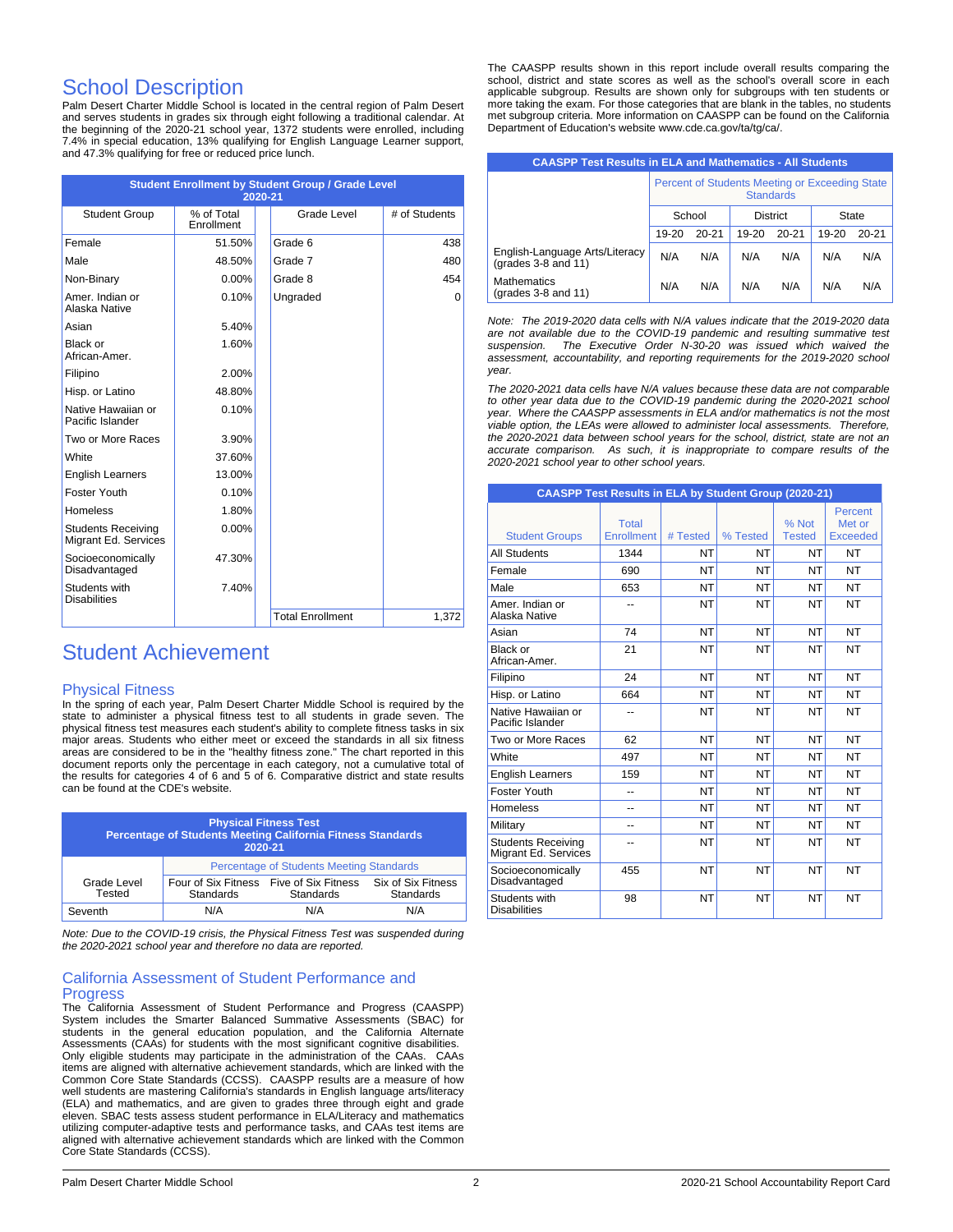| <b>CAASPP Test Results in Mathematics by Student Group (2020-21)</b> |                                   |           |           |                        |                                      |  |
|----------------------------------------------------------------------|-----------------------------------|-----------|-----------|------------------------|--------------------------------------|--|
| <b>Student Groups</b>                                                | <b>Total</b><br><b>Enrollment</b> | # Tested  | % Tested  | % Not<br><b>Tested</b> | Percent<br>Met or<br><b>Exceeded</b> |  |
| <b>All Students</b>                                                  | 1344                              | NT        | <b>NT</b> | <b>NT</b>              | <b>NT</b>                            |  |
| Female                                                               | 690                               | NT        | <b>NT</b> | <b>NT</b>              | <b>NT</b>                            |  |
| Male                                                                 | 653                               | NT        | <b>NT</b> | <b>NT</b>              | <b>NT</b>                            |  |
| Amer, Indian or<br>Alaska Native                                     |                                   | NT        | <b>NT</b> | <b>NT</b>              | <b>NT</b>                            |  |
| Asian                                                                | 74                                | NT        | <b>NT</b> | <b>NT</b>              | <b>NT</b>                            |  |
| Black or<br>African-Amer.                                            | 21                                | NT        | <b>NT</b> | <b>NT</b>              | <b>NT</b>                            |  |
| Filipino                                                             | 24                                | NT        | <b>NT</b> | <b>NT</b>              | <b>NT</b>                            |  |
| Hisp. or Latino                                                      | 664                               | NT        | <b>NT</b> | <b>NT</b>              | <b>NT</b>                            |  |
| Native Hawaiian or<br>Pacific Islander                               | --                                | NT        | <b>NT</b> | <b>NT</b>              | <b>NT</b>                            |  |
| Two or More Races                                                    | 62                                | <b>NT</b> | <b>NT</b> | <b>NT</b>              | <b>NT</b>                            |  |
| White                                                                | 497                               | NT        | <b>NT</b> | <b>NT</b>              | <b>NT</b>                            |  |
| <b>English Learners</b>                                              | 159                               | NT        | <b>NT</b> | <b>NT</b>              | <b>NT</b>                            |  |
| Foster Youth                                                         | --                                | NT        | <b>NT</b> | <b>NT</b>              | <b>NT</b>                            |  |
| Homeless                                                             | --                                | <b>NT</b> | <b>NT</b> | <b>NT</b>              | <b>NT</b>                            |  |
| Military                                                             | --                                | NT        | <b>NT</b> | <b>NT</b>              | <b>NT</b>                            |  |
| <b>Students Receiving</b><br>Migrant Ed. Services                    | --                                | NT        | <b>NT</b> | <b>NT</b>              | <b>NT</b>                            |  |
| Socioeconomically<br>Disadvantaged                                   | 455                               | NT        | <b>NT</b> | <b>NT</b>              | <b>NT</b>                            |  |
| Students with<br><b>Disabilities</b>                                 | 98                                | NT        | <b>NT</b> | <b>NT</b>              | <b>NT</b>                            |  |

*Note: N/T values indicate that this school did not test students using the CAASPP for ELA.*

*Double dashes (--) appear in the table when the number of students is ten or less, either because the number of students in this category is too small for statistical accuracy or to protect student privacy.*

| <b>CAASPP Test Results in Science for All Students</b> |           |                                                          |                 |           |       |           |
|--------------------------------------------------------|-----------|----------------------------------------------------------|-----------------|-----------|-------|-----------|
|                                                        |           | Percent of Students Meeting or Exceeding State Standards |                 |           |       |           |
|                                                        | School    |                                                          | <b>District</b> |           |       | State     |
|                                                        | $19 - 20$ | $20 - 21$                                                | 19-20           | $20 - 21$ | 19-20 | $20 - 21$ |
| Science<br>$\left($ grades 5, 8,<br>and $10$ )         | N/A       | N/A                                                      | N/A             | N/A       | N/A   | N/A       |

*Note: The 2019-2020 data cells with N/A values indicate that the 2019-2020 data are not available due to the COVID-19 pandemic and resulting summative testing suspension. The Executive Order N-30-20 was issued which waived the assessment, accountability, and reporting requirements for the 2019-2020 school year.*

*Any 2020-2021 data cells with N/T values indicate that this school did not test students using the CAASPP for Science.*

| <b>CAASPP Test Results in Science by Student Group (2020-21)</b> |                            |           |           |                          |                                      |
|------------------------------------------------------------------|----------------------------|-----------|-----------|--------------------------|--------------------------------------|
| <b>Student Groups</b>                                            | Total<br><b>Enrollment</b> | # Tested  | % Tested  | $%$ Not<br><b>Tested</b> | Percent<br>Met or<br><b>Exceeded</b> |
| <b>All Students</b>                                              | 443                        | <b>NT</b> | NΤ        | NT                       | <b>NT</b>                            |
| Female                                                           | 235                        | NT        | NT        | NT                       | NT                                   |
| Male                                                             | 207                        | NT        | NT        | NT                       | NT                                   |
| Amer, Indian or<br>Alaska Native                                 | $\Omega$                   | $\Omega$  | $\Omega$  | $\Omega$                 | $\Omega$                             |
| Asian                                                            | 25                         | <b>NT</b> | NT        | NT                       | <b>NT</b>                            |
| Black or<br>African-Amer.                                        | --                         | NT        | <b>NT</b> | NT                       | <b>NT</b>                            |
| Filipino                                                         | --                         | <b>NT</b> | <b>NT</b> | <b>NT</b>                | NT                                   |
| Hisp. or Latino                                                  | 206                        | <b>NT</b> | <b>NT</b> | <b>NT</b>                | <b>NT</b>                            |
| Native Hawaiian or<br>Pacific Islander                           |                            | NT        | NT        | <b>NT</b>                | <b>NT</b>                            |
| Two or More Races                                                | 18                         | <b>NT</b> | <b>NT</b> | NT                       | <b>NT</b>                            |
| White                                                            | 177                        | NT        | NT        | NT                       | NT                                   |
| <b>English Learners</b>                                          | 43                         | NT        | NT        | <b>NT</b>                | <b>NT</b>                            |
| Foster Youth                                                     | --                         | <b>NT</b> | <b>NT</b> | <b>NT</b>                | <b>NT</b>                            |
| Homeless                                                         | --                         | NT        | NT        | NT                       | <b>NT</b>                            |
| Military                                                         | $\Omega$                   | 0         | 0         | $\Omega$                 | $\Omega$                             |
| Students Receiving<br>Migrant Ed. Services                       | $\Omega$                   | $\Omega$  | $\Omega$  | $\Omega$                 | $\Omega$                             |
| Socioeconomically<br>Disadvantaged                               | 142                        | <b>NT</b> | <b>NT</b> | NT                       | <b>NT</b>                            |
| Students with<br><b>Disabilities</b>                             | 25                         | <b>NT</b> | <b>NT</b> | NT                       | <b>NT</b>                            |

*Note: N/T values indicate that this school did not test students using the CAASPP for Science.*

### Local Assessment Test Results

The Desert Sands Unified School District administered iReady local assessments<br>for English Language Arts and Mathematics in lieu of administering the CAASPP<br>test for the 2020-21 school year, and the results are shown below

| Local Assessment Test Results in ELA by Student Group (2020-21)<br><b>Assessment Name: i-Ready Assessment</b> |                            |          |          |                        |                                |  |
|---------------------------------------------------------------------------------------------------------------|----------------------------|----------|----------|------------------------|--------------------------------|--|
| <b>Student Groups</b>                                                                                         | Total<br><b>Enrollment</b> | # Tested | % Tested | % Not<br><b>Tested</b> | Percent<br>Met or<br>Exceeded* |  |
| <b>All Students</b>                                                                                           | 1258                       | 1240     | 99       | 1.00                   | 54                             |  |
| Female                                                                                                        | 650                        | 640      | 98       | 2.00                   | 57                             |  |
| Male                                                                                                          | 607                        | 599      | 99       | 1.00                   | 51                             |  |
| Amer. Indian or<br>Alaska Native                                                                              | --                         | --       |          |                        | $\overline{a}$                 |  |
| Asian                                                                                                         | 94                         | 93       | 99       | 1.00                   | 81                             |  |
| Black or<br>African-Amer.                                                                                     | 18                         | 17       | 94       | 6.00                   | 47                             |  |
| Filipino                                                                                                      |                            |          |          |                        |                                |  |
| Hisp. or Latino                                                                                               | 607                        | 595      | 98       | 2.00                   | 46                             |  |
| Native Hawaiian or<br>Pacific Islander                                                                        |                            |          |          |                        | --                             |  |
| Two or More Races                                                                                             | 50                         | 50       | 100      | 0.00                   | 64                             |  |
| White                                                                                                         | 471                        | 467      | 99       | 1.00                   | 58                             |  |
| <b>English Learners</b>                                                                                       | 147                        | 141      | 96       | 4.00                   | 13                             |  |
| Foster Youth                                                                                                  | $-$                        | --       | --       | --                     | $-$                            |  |
| <b>Homeless</b>                                                                                               | --                         | --       | --       | --                     | $-$                            |  |
| Military                                                                                                      |                            |          |          |                        |                                |  |
| <b>Students Receiving</b><br>Migrant Ed. Services                                                             |                            |          |          |                        |                                |  |
| Socioeconomically<br>Disadvantaged                                                                            | 559                        | 549      | 98       | 2.00                   | 44                             |  |
| Students with<br><b>Disabilities</b>                                                                          | 93                         | 93       | 100      | 0.00                   | 11                             |  |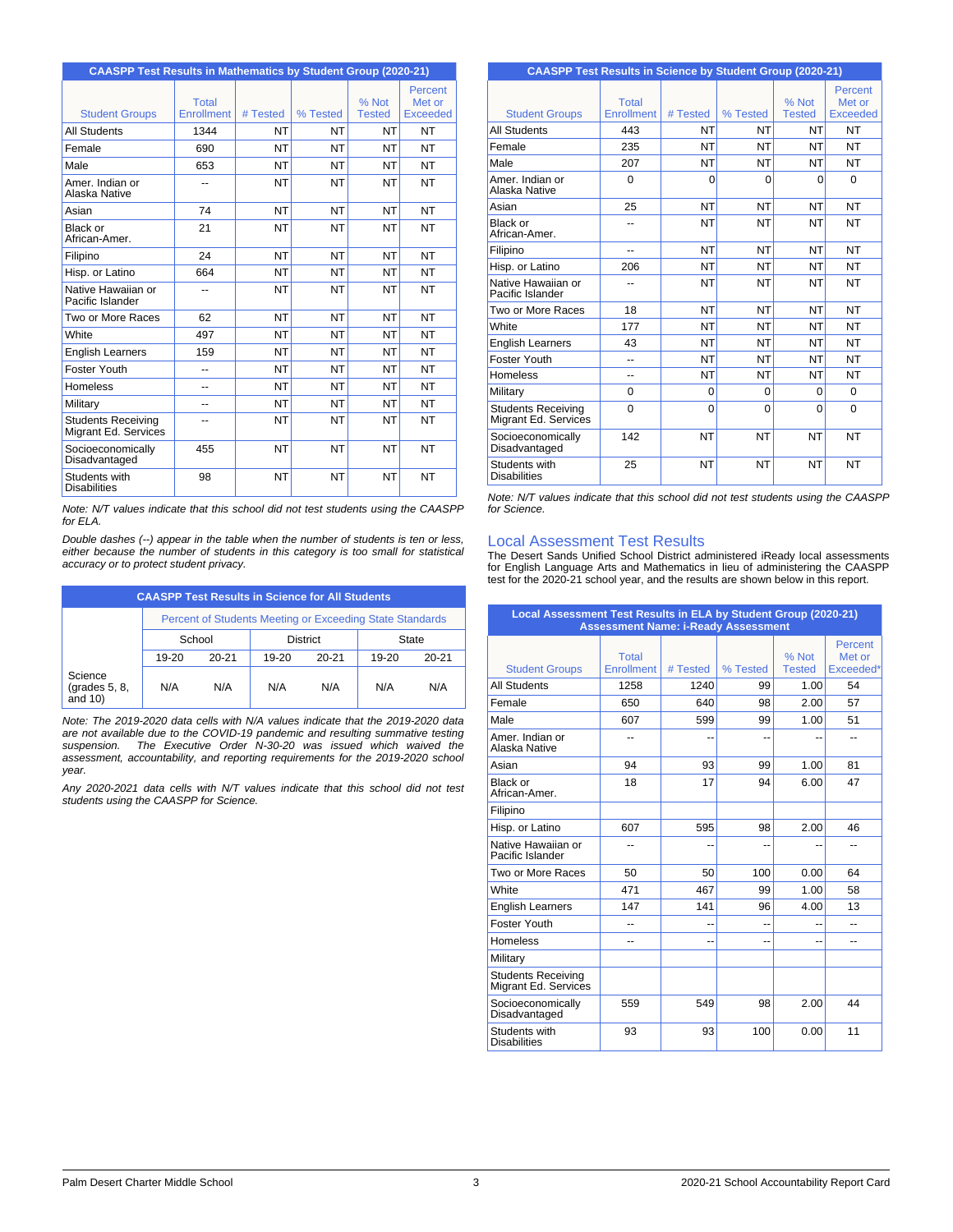| <b>Local Assessment Test Results in Mathematics by Student Group</b> |                                                           |          |          |                        |                                |  |  |  |
|----------------------------------------------------------------------|-----------------------------------------------------------|----------|----------|------------------------|--------------------------------|--|--|--|
|                                                                      | $(2020-21)$<br><b>Assessment Name: i-Ready Assessment</b> |          |          |                        |                                |  |  |  |
| <b>Student Groups</b>                                                | <b>Total</b><br>Enrollment                                | # Tested | % Tested | % Not<br><b>Tested</b> | Percent<br>Met or<br>Exceeded* |  |  |  |
| <b>All Students</b>                                                  | 1210                                                      | 1204     | 100      | 0.00                   | 47                             |  |  |  |
| Female                                                               | 623                                                       | 620      | 100      | 0.00                   | 50                             |  |  |  |
| Male                                                                 | 586                                                       | 583      | 99       | 1.00                   | 44                             |  |  |  |
| Amer, Indian or<br>Alaska Native                                     | --                                                        |          | --       |                        | --                             |  |  |  |
| Asian                                                                | 92                                                        | 92       | 100      | 0.00                   | 82                             |  |  |  |
| Black or<br>African-Amer.                                            | 19                                                        | 19       | 100      | 0.00                   | 26                             |  |  |  |
| Filipino                                                             |                                                           |          |          |                        |                                |  |  |  |
| Hisp. or Latino                                                      | 584                                                       | 580      | 99       | 1.00                   | 34                             |  |  |  |
| Native Hawaiian or<br>Pacific Islander                               |                                                           |          |          |                        |                                |  |  |  |
| Two or More Races                                                    | 45                                                        | 45       | 100      | 0.00                   | 58                             |  |  |  |
| White                                                                | 453                                                       | 451      | 100      | 0.00                   | 56                             |  |  |  |
| <b>English Learners</b>                                              | 139                                                       | 137      | 99       | 1.00                   | 9                              |  |  |  |
| Foster Youth                                                         | --                                                        | --       | --       |                        | --                             |  |  |  |
| <b>Homeless</b>                                                      | --                                                        | --       | --       | --                     | --                             |  |  |  |
| Military                                                             |                                                           |          |          |                        |                                |  |  |  |
| <b>Students Receiving</b><br>Migrant Ed. Services                    |                                                           |          |          |                        |                                |  |  |  |
| Socioeconomically<br>Disadvantaged                                   | 530                                                       | 525      | 99       | 1.00                   | 34                             |  |  |  |
| Students with<br><b>Disabilities</b>                                 | 90                                                        | 89       | 99       | 1.00                   | 9                              |  |  |  |

*\*At or above the grade-level standard in the context of the local assessment administered.*

*Note: Double dashes (--) appear in the table when the number of students is ten or less, either because the number of students in this category is too small for statistical accuracy or to protect student privacy.*

# Local Control Accountability Plan (LCAP)

As part of the new Local Control Funding Formula, school districts are required to develop, adopt, and annually update a three-year Local Control and Accountability Plan (LCAP). The following components of this SARC address some of the priorities identified in the District's LCAP:

Conditions of Learning (Basic Services) – State Priority 1: Degree to which<br>teachers are appropriately assigned and fully credentiated in the subject areas and<br>for the pupils they are teaching; pupils have access to standa

Conditions of Learning (Implementation of State Standards) – State Priority 2: Implementation of academic content and performance standards adopted by the state board for all pupils. Not covered in the School Accountability Report Card.

Parental Involvement – State Priority 3: Efforts to seek parent input in decision making, promotion of parent participation in programs for unduplicated pupils and special need subgroups. Covered in *Parent Involvement.*

Pupil Achievement – State Priority 4: Performance on standardized tests, score on Academic Performance Index, share of pupils that are college and career ready,<br>share of English learners that become English proficient, English learner<br>reclassification rate, share of pupils that pass Advanced Placement e or higher, and share of pupils determined prepared for college by the Early<br>Assessment Program. Covered in *California Assessment of Student Performance*<br>*and Progress*, including the CAASPP charts.

Engagement (Pupil Engagement) – State Priority 5: School attendance rates, chronic absenteeism rates, middle school dropout rates, high school dropout rates, and high school graduation rates. Covered in *Dropout & Graduation Rates*,<br>including the Dropout chart; and *Graduation Requirements*, including the<br>Graduation Rate chart for high schools only.

School Climate – State Priority 6: Pupil suspension rates, pupil expulsion rates, other local measures including surveys of pupils, and parents and teachers on the other softens of the sense of safety and school connectedn

Conditions of Learning (Course Access) – State Priority 7: Pupil enrollment in a broad course of study that includes all of the subject areas. Not covered in the School Accountability Report Card.

Other Pupil Outcomes – State Priority 8: Pupil outcomes in the subject areas. Covered in *Physical Fitness*, including the Physical Fitness Test chart.

# Parent Involvement

Parents are encouraged to get involved in their child's learning environment either by volunteering in the classroom, participating in a decision-making group, or simply attending school events. Parents receive a handbook outlining the school's policies and expectations at the beginning of each school year.

Parents stay informed on upcoming events and school activities through flyers, school newsletters, the school marquee, the school website, automated telephone messages, and weekly e-blast email. Contact the school office at (760) 862-4320 for more information on how to become involved in your child's learning environment.

#### **Opportunities to Volunteer**

Classroom Aides Library Aides Events Field Trips Watch DOGS Program Extracurricular Class Volunteer Governing Council Parent Teacher Organization (PTO) Band Boosters

#### **Organizations**

English Learner Advisory Council Parent Teacher Organization Band Boosters Robotics PDMS Foundation (www.pdcms.org)

#### **School Activities**

Student Orientation 8th Grade Promotion Math Field Day Fundraising ASB Renaissance Rock the House 5K Student of the Month Annual Fundraiser Gala Walk-A-Thon Field Trips Battle of the Books Spelling Bees Rallies & Assemblies 6th Grade Preview Day

Note: The above events were planned for the school year and will occur as Department of Public Health allows due to the ongoing COVID-19 pandemic.

## School Facilities & Maintenance

The district takes great efforts to ensure that all schools are clean, safe, and functional through proper facilities maintenance and campus supervision. Palm Desert Charter Middle School's original facilities were built in 1977 and remodeled between 2005 and 2008; ongoing maintenance and campus improvements ensure facilities remain up to date and provide adequate space for students and staff. District maintenance and site custodial staff ensure that the repairs necessary to keep the school in good condition are completed in a timely manner. A work order process is used by school and district staff to communicate non-routine maintenance requests. Emergency repairs are given the highest priority. In the last 12 months, the following campus improvements were completed:

2020-21 Campus Improvements

- Installation of solar panels
- Installation of additional security cameras throughout the campus
- Repaint the exterior of the campus (scheduled for 2021-22)

Every morning before school begins, the custodian inspects facilities for safety hazards or other conditions that need attention prior to students and staff entering school grounds. One day custodian and two evening custodians are assigned to Palm Desert Charter Middle School. The day custodian is responsible for:

- Cafeteria setup/cleanup
- Office area cleaning
- Restroom cleaning • MPR cleaning
- Disinfecting of high touch surface points

Restrooms are checked throughout the day for cleanliness and subsequently cleaned as needed. The evening custodians are responsible for: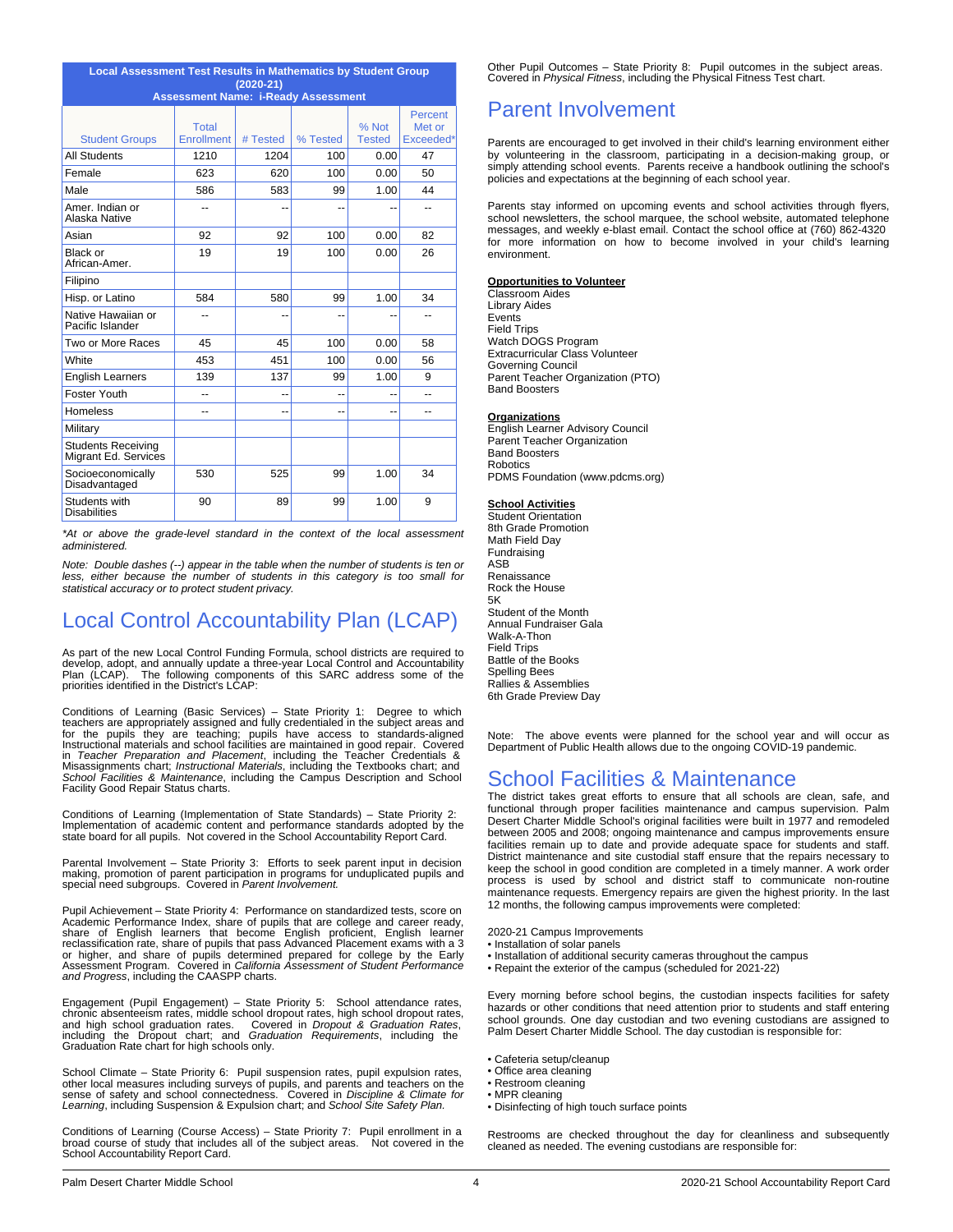- Classroom cleaning
- Cafeteria cleanup Office area cleaning
- Restroom cleaning
- Disinfecting of high touch surface points

The principal communicates with custodial staff daily concerning maintenance and school safety issues.

| <b>Campus Description</b>   |                |  |  |  |
|-----------------------------|----------------|--|--|--|
| Year Built                  | 1977           |  |  |  |
| Acreage                     | 13             |  |  |  |
| Square Footage              | 74,969         |  |  |  |
|                             | Quantity       |  |  |  |
| <b>Permanent Classrooms</b> | 52             |  |  |  |
| Portable Classrooms         | 0              |  |  |  |
| Restrooms (sets)            | 6              |  |  |  |
| Multipurpose Room(s)        | 1              |  |  |  |
| Staff Lounge/Work Room(s)   | 2              |  |  |  |
| Library                     | 1              |  |  |  |
| Administrative Offices(s)   | 1              |  |  |  |
| Cafeteria(s)                | 1              |  |  |  |
| Music Room(s)               | 2              |  |  |  |
| Outdoor Lunch Area(s)       | $\overline{2}$ |  |  |  |
| School Garden               | 1              |  |  |  |

### Facilities Inspection

The district's maintenance department inspects Palm Desert Charter Middle School<br>on an annual basis in accordance with Education Code §17592.72(c)(1). Palm<br>Desert Charter Middle School uses a school site inspection survey unsafe or hazardous conditions and facility improvement needs. The most recent school inspection took place on Tuesday, November 02, 2021. No emergency repairs were needed and no unsafe conditions were found. During fiscal year 2021-22, all restrooms were fully functional and available for student use at the time of the inspection.

| <b>School Facility Good Repair Status</b><br>Most Recent Inspection: Tuesday, November 02, 2021 |      |                      |      |  |  |
|-------------------------------------------------------------------------------------------------|------|----------------------|------|--|--|
| Item Inspected                                                                                  |      | <b>Repair Status</b> |      |  |  |
|                                                                                                 | Good | Fair                 | Poor |  |  |
| A. Systems                                                                                      |      |                      |      |  |  |
| <b>B.</b> Interior                                                                              |      |                      |      |  |  |
| C. Cleanliness                                                                                  |      |                      |      |  |  |
| D. Electrical                                                                                   |      |                      |      |  |  |
| E. Restrooms / Fountains                                                                        |      |                      |      |  |  |
| F. Safety                                                                                       |      |                      |      |  |  |
| G. Structural                                                                                   |      |                      |      |  |  |
| H. External                                                                                     |      |                      |      |  |  |

| <b>Overall Summary of School Facility Good Repair Status</b> |      |      |      |  |  |
|--------------------------------------------------------------|------|------|------|--|--|
| Exemplary                                                    | Good | Fair | Poor |  |  |
|                                                              |      |      |      |  |  |

#### *Rating Description*

*Exemplary: The school meets most or all standards of good repair. Deficiencies noted, if any, are not signifcant and/or impact a very small area of the school.*

### Campus Supervision

School administration and teaching staff place a high priority on providing adequate adult supervision on campus before, during, and after school. As students arrive on campus each morning, the principal, two assistant principals, teachers, school site monitors, counselors, and security agents patrol the campus, entrance areas, and designated common areas. School site monitors also work as crossing guards. The principal, two assistant principals, teachers, school site monitors, counselors, and security agents monitor lunch time activity in the cafeteria and common student activity areas. At the end of the day when students are dismissed, the principal, two assistant principals, teachers, school site monitors, counselors, and security agents monitor student behavior and ensure students either leave campus or travel to after-school activities in a safe and orderly manner.

Palm Desert Charter Middle School is a closed campus. During school hours, all visitors must sign in at the school's office with a valid state issued identification to be scanned through the Raptor Security System and wear an identification sticker while on school grounds. They must then check out at the school office upon exit from the school site.

#### School Site Safety Plan

The Comprehensive School Site Safety Plan was developed for Palm Desert Charter Middle School in collaboration with local agencies and the district office to<br>fulfill Senate Bill 187 requirements. Components of this plan include child abuse<br>reporting procedures, teacher notification of dangerou response procedures, procedures for safe arrival and departure from school, sexual harassment policy, and dress code policy. The school's most recent school safety plan will be reviewed, updated, and discussed with school staff by March 1, 2022.

# Classroom Environment

#### Discipline & Climate for Learning

Palm Desert Charter Middle School's discipline practices and behavior management strategies comply with approved board policies and are designed to create effective learning environments and minimize classroom disruptions. Progressive discipline and proactive measures are employed in the classroom for those students experiencing difficulty following school rules and demonstrating positive behavior. Disciplinary intervention is managed by school administrators in a fair, firm, and consistent manner based upon the nature of each situation.

| <b>Suspensions &amp; Expulsions</b> |       |                 |           |  |
|-------------------------------------|-------|-----------------|-----------|--|
|                                     | 18-19 | 19-20           | $20 - 21$ |  |
|                                     |       | School          |           |  |
| % Students Suspended                | 6.1   | 0.0             | 0.1       |  |
| % Students Expelled                 | 0.1   | 0.0             | 0.0       |  |
|                                     |       | <b>District</b> |           |  |
| % Students Suspended                | 4.6   | 3.1             | 0.1       |  |
| % Students Expelled                 | 0.1   | 0.1             | 0.0       |  |
|                                     |       | <b>State</b>    |           |  |
| % Students Suspended                | 3.5   | 2.5             | 0.2       |  |
| % Students Expelled                 | 0.8   | 0.1             | 0.0       |  |
|                                     |       |                 |           |  |

*Note: Data collected during the 2020-2021 school year may not be comparable to earlier years of this collection due to differences in learning mode instruction in response to the COVID-19 pandemic.*

*The 2019-2020 suspensions and expulsions rate data are not comparable to prior year data because the 2019-2020 school year is a partial school year due to the COVID-19 crisis. As such, it would be inappropriate to make any comparisons in rates of suspensions and expulsions in the 2019-2020 school year compared to other school years.*

| Suspensions and Expulsions by Student Group (2020-21) |                         |                        |  |
|-------------------------------------------------------|-------------------------|------------------------|--|
| <b>Student Group</b>                                  | <b>Suspensions Rate</b> | <b>Expulsions Rate</b> |  |
| <b>All Students</b>                                   | 0.1                     | 0.0                    |  |
| Female                                                | 0.1                     | 0.0                    |  |
| Male                                                  | 0.2                     | 0.0                    |  |
| Non-Binary                                            | 0.0                     | 0.0                    |  |
| Amer, Indian or Alaska Native                         | 0.0                     | 0.0                    |  |
| Asian                                                 | 0.0                     | 0.0                    |  |
| Black or African-Amer.                                | 0.0                     | 0.0                    |  |
| Filipino                                              | 0.0                     | 0.0                    |  |
| Hisp. or Latino                                       | 0.2                     | 0.0                    |  |
| Native Hawaiian or Pacific Islander                   | 0.0                     | 0.0                    |  |
| Two or More Races                                     | 0.0                     | 0.0                    |  |
| White                                                 | 0.2                     | 0.0                    |  |
| <b>English Learners</b>                               | 0.0                     | 0.0                    |  |
| <b>Foster Youth</b>                                   | 0.0                     | 0.0                    |  |
| Homeless                                              | 0.0                     | 0.0                    |  |
| Students Receiving Migrant Ed.<br>Services            | 0.0                     | 0.0                    |  |
| Socioeconomically Disadvantaged                       | 0.0                     | 0.0                    |  |
| <b>Students with Disabilities</b>                     | 0.0                     | 0.0                    |  |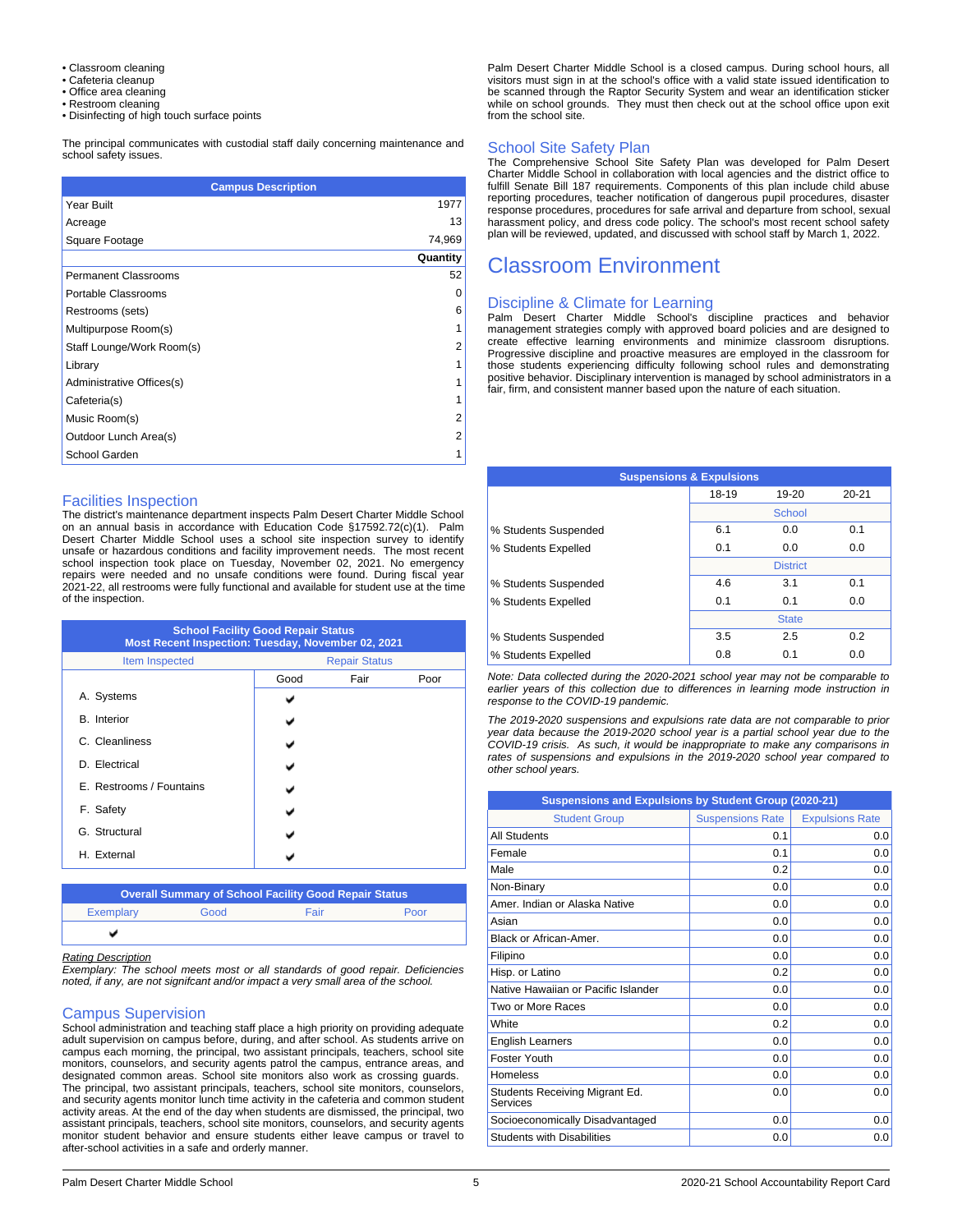### Class Size

The Class Size Distribution table in this report illustrates the distribution of class sizes by subject area, the average class size, and the number of classes that contain 1-22 students, 23-32 students, and 33 or more students. Calculations exclude classrooms of 50 or more students.

| <b>Average Class Size and Class Size Distribution</b> |               |          |                          |                |
|-------------------------------------------------------|---------------|----------|--------------------------|----------------|
|                                                       |               |          | 2018-19                  |                |
|                                                       | Avg.<br>Class |          | <b>Number of Classes</b> |                |
| Subject                                               | <b>Size</b>   | $1 - 22$ | $23 - 32$                | $33 +$         |
| English                                               | 25.0          | 12       | 14                       | 12             |
| <b>Mathematics</b>                                    | 24.0          | 13       | 20                       | 6              |
| Science                                               | 30.0          | 1        | 25                       | 6              |
| Social Science                                        | 24.0          | 13       | 15                       | 11             |
|                                                       |               |          | 2019-20                  |                |
|                                                       | Avg.<br>Class |          | <b>Number of Classes</b> |                |
| Subject                                               | <b>Size</b>   | $1 - 22$ | 23-32                    | $33+$          |
| English                                               | 27.0          | 6        | 26                       | 3              |
| <b>Mathematics</b>                                    | 27.0          | 5        | 26                       | 3              |
| Science                                               | 30.0          | 1        | 28                       | 3              |
| Social Science                                        | 25.0          | 8        | 26                       | 3              |
|                                                       |               |          | 2020-21                  |                |
|                                                       | Avg.<br>Class |          | <b>Number of Classes</b> |                |
| Subject                                               | <b>Size</b>   | $1 - 22$ | 23-32                    | $33+$          |
| English                                               | 24.0          | 13       | 19                       | $\overline{7}$ |
| <b>Mathematics</b>                                    | 30.0          | 2        | 20                       | 9              |
| Science                                               | 31.0          |          | 20                       | 10             |
| Social Science                                        | 23.0          | 15       | 19                       | $\overline{7}$ |

*\*Number of classes indicates how many classrooms fall into each size category (a range of total students per classroom). At the secondary level, this information is reported by subject area rather than grade level.*

# Pupil Engagement

#### Chronic Absenteeism

The following chart identifies the chronic absenteeism rates by student group for Palm Desert Charter Middle School for the 2020-21 school year. A "chronic absentee" has been defined in EC Section 60901(c)(1) as "a pupil who is absent on 10 percent or more of the school days in the school year when the total number of days a pupil is absent is divided by the total number of days the pupil is enrolled and school was actually taught in the regular day schools of the district, exclusive of Saturdays and Sundays.

| Chronic Absenteeism By Student Group (2020-21)    |                                 |                                                         |                                 |                                |
|---------------------------------------------------|---------------------------------|---------------------------------------------------------|---------------------------------|--------------------------------|
| <b>Student Group</b>                              | Cumulative<br><b>Enrollment</b> | Chronic<br>Absenteeism<br>Eligible<br><b>Enrollment</b> | Chronic<br>Absenteeism<br>Count | Chronic<br>Absenteeism<br>Rate |
| <b>All Students</b>                               | 1400                            | 1385                                                    | 56                              | 4.0                            |
| Female                                            | 722                             | 711                                                     | 27                              | 3.8                            |
| Male                                              | 677                             | 673                                                     | 29                              | 4.3                            |
| Amer, Indian or<br>Alaska Native                  | $\overline{2}$                  | 2                                                       | 1                               | 50.0                           |
| Asian                                             | 75                              | 74                                                      | 1                               | 1.4                            |
| Black or<br>African-Amer.                         | 24                              | 22                                                      | 1                               | 4.5                            |
| Filipino                                          | 28                              | 28                                                      | 1                               | 3.6                            |
| Hisp. or Latino                                   | 678                             | 675                                                     | 31                              | 4.6                            |
| Native Hawaiian or<br>Pacific Islander            | 1                               | 1                                                       | $\Omega$                        | 0.0                            |
| Two or More Races                                 | 55                              | 54                                                      | $\Omega$                        | 0.0                            |
| White                                             | 531                             | 523                                                     | 21                              | 4.0                            |
| <b>English Learners</b>                           | 181                             | 180                                                     | 10                              | 5.6                            |
| Foster Youth                                      | $\overline{2}$                  | 2                                                       | 1                               | 50.0                           |
| Homeless                                          | 5                               | 5                                                       | 0                               | 0.0                            |
| <b>Students Receiving</b><br>Migrant Ed. Services | 1                               | 1                                                       | 0                               | 0.0                            |
| Socioeconomically<br>Disadvantaged                | 669                             | 663                                                     | 37                              | 5.6                            |
| Students with<br><b>Disabilities</b>              | 110                             | 107                                                     | 5                               | 4.7                            |

# Curriculum & Instruction

#### Staff Development

All training and curriculum development activities at Palm Desert Charter Middle School revolve around the California State Content Standards and Frameworks. During the 2020-21 school year, Palm Desert Charter Middle School held staff development training devoted to:

- Data Analysis
- Instructional Strategies
- Technology Strategies
- Professional Learning Communities (PLC's)
- Common Core State Standards
- Advancement Via Individual Determination (AVID)
- Critical Reading Training
- Writing Workshops
- Leadership Training
- Math Training
- Science Training
- Social Emotional Learning (SEL) • Distance Learning Platforms
- 
- Technology Training

Decisions concerning selection of staff development activities are performed by all staff using tools such as teacher input and data analysis to determine the areas in which additional teacher training may enhance classroom instruction and increase student achievement levels. Palm Desert Charter Middle School supports ongoing professional growth throughout the year on early release days and workshops two times per month. Teachers meet in both grade level and department level teams to conduct data analysis to identify areas of need. Teaching staff are provided the opportunity to participate in district-sponsored staff development workshops or training sessions as 1) a supplement to site-based staff development, 2) for reinforcement of or follow-up on previous training, or 3) follow-up training for newly implemented programs/curricula.

During the 2019-20, 2020-21, and 2021-22 school years, Palm Desert Charter Middle School's teachers had the opportunity to attend the following events hosted by the Desert Sands Unified School District:

2019-20 Training:

- Rigor, Relevance and Engagement Rubrics
- Trauma Informed Practices
- Professional Learning Communities at Work
- Instructional Technology (including coding)
- Engagement (Kagan, etc.) Advancement Via Individual Determination (AVID)
- Core content Support (supported by district facilitators)
- 

2020-21 Training: • i-Ready

- Trauma Informed Practices
- Advancement Via Individual Determination (AVID)
- Mathematics (supported by district facilitators)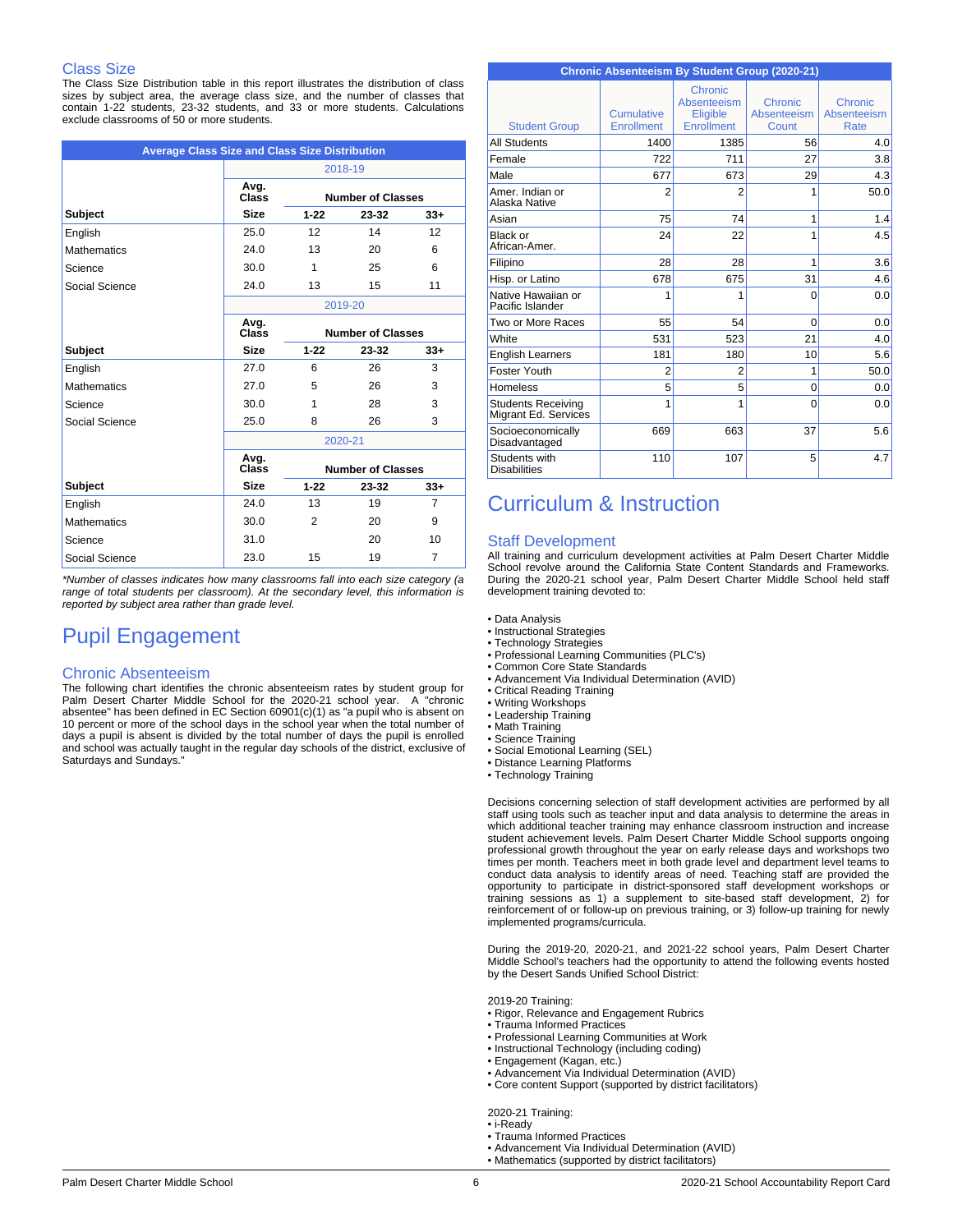- Early Literacy (supported by district facilitators)
- Distance Learning (Zoom, Seesaw, Distance Learning Playbook, Google Classrooms, Goalbook)

2021-22 Training:

- i-Ready
- AVID Strategies
- Synergy Assessment • Digital Citizenship
- Mystery Science
- Coding
- Elementary Math Cognitively Guided Instruction

Palm Desert Charter Middle School offers support to new and veteran teachers through peer coaching and mentoring. Instructional aides are provided targeted training focused on teaching strategies and curriculum content. Substitute teachers are invited to participate in designated staff development activities. All staff are encouraged to attend professional workshops and conferences. Classified support staff receive job-related training from department supervisors and district representatives.

| <b>Number of School Days Dedicated to Staff Development and Continuous</b><br><b>Improvement</b> |         |         |  |  |  |
|--------------------------------------------------------------------------------------------------|---------|---------|--|--|--|
| 2019-20                                                                                          | 2020-21 | 2021-22 |  |  |  |
|                                                                                                  |         |         |  |  |  |

#### Instructional Materials

All textbooks used in the core curriculum at Palm Desert Charter Middle School are aligned to the California Content Standards and Frameworks. Instructional materials are selected from the state's most recent list of standards-based materials and adopted by the State Board of Education. The district follows the State Board Education's eight-year adoption cycle for core content materials (English/language arts, math, science, and social science).

On Tuesday, October 05, 2021, the Desert Sands Unified School District's Board of Education held a public hearing to certify the extent to which textbooks and instructional materials have been provided to students. The Board of Education adopted Resolution No. 08/2021-2022 which certifies as required by Education Code §60119 (1) that textbooks and instructional materials were provided to all students, including English learners, in the district to the extent that each pupil has a textbook or instructional materials, or both, to use in class and to take home, and (2) sufficient textbooks and instructional materials were provided to each student, including English learners, that are aligned to the academic content standards and consistent with the cycles and content of the curriculum frameworks in math, science, history-social science, and English/language arts.

In addition to core subject areas, districts are required to disclose in their SARCs the sufficiency of instructional materials used for their visual/performing arts curricula. During the 2021-22 school year, Desert Sands Unified School District provided each student, including English learners, enrolled in a visual/performing arts class with a textbook or instructional materials to use in class and to take home. These materials complied with the state's content standards and curriculum frameworks.

|                               | <b>Textbooks</b>                                              |                                           |
|-------------------------------|---------------------------------------------------------------|-------------------------------------------|
|                               | <b>Adoption Year</b> Publisher & Series                       | <b>Pupils Lacking</b><br><b>Textbooks</b> |
| <b>English Language Arts</b>  |                                                               |                                           |
| 2017                          | McGraw Hill, Study Sync                                       | $0\%$                                     |
| <b>Foreign Languages</b>      |                                                               |                                           |
| 2013                          | Houghton Mifflin Harcourt, Avancemos<br>(Spanish)             | $0\%$                                     |
| 2015                          | Vista Higher Learning, D'accord (French)                      | $0\%$                                     |
| <b>Health</b>                 |                                                               |                                           |
| 2004                          | Holt, Rinehart and Winston, Decisions for<br>Health           | $0\%$                                     |
| 2018                          | Positive Prevention Plus, Sexual Health for<br>Americas Youth | $0\%$                                     |
| <b>History-Social Science</b> |                                                               |                                           |
| 2006                          | McGraw, World History and Geography                           | $0\%$                                     |
| <b>Mathematics</b>            |                                                               |                                           |
| 2015                          | McGraw, California Math CCSS Course 1-3                       | $0\%$                                     |
| <b>Science</b>                |                                                               |                                           |
| 2007                          | Holt, California Inspire                                      | $0\%$                                     |
|                               |                                                               |                                           |

# Professional Staff

### Counseling & Support Staff

Palm Desert Charter Middle School provides professional, highly qualified staff that provide additional services and support centered on the whole student academically, physically, and mentally. The Counseling and Support Services table in this report illustrates the availability of non-instructional support staff to Palm Desert Charter Middle School's students. Full-time equivalent (FTE) is a standard measurement used to identify an employee's regular work load on a weekly basis. For example, an FTE of 1.0 designates a full-time position and the employee is on campus and available all day every day of the week; an FTE of 0.5 indicates that the staff member is available and on campus a portion (50%) of the week.

| <b>Academic Counselors &amp; Other Support Staff</b><br>(Nonteaching Professional Staff)<br>2020-21 |                        |            |  |
|-----------------------------------------------------------------------------------------------------|------------------------|------------|--|
|                                                                                                     | No. of<br><b>Staff</b> | <b>FTE</b> |  |
| Academic Counselor                                                                                  | 3                      | 3.0        |  |
| <b>Adaptive PE</b>                                                                                  |                        | $\star$    |  |
| <b>Library Clerk</b>                                                                                |                        | 0.5        |  |
| <b>Library Specialist</b>                                                                           |                        | 1.0        |  |
| <b>Nurse</b>                                                                                        |                        | 0.2        |  |
| Occupational Therapist                                                                              |                        | $\star$    |  |
| Psychologist                                                                                        |                        | 0.4        |  |
| Speech Therapist                                                                                    |                        | $\star$    |  |
| Counselor-to-Student Ratio: 1:457                                                                   |                        |            |  |

#### *\* as needed*

*Note: One Full Time Equivalent (FTE) equals one staff member working full time; one FTE could also represent two staff members who each work 50% of full time.*

#### Teacher Preparation and Placement

The charts below identify the number of teachers at Palm Desert Charter Middle School, Desert Sands Unified School District and the State who are 1) fully credentialed; 2) intern credential holders who are properly assigned; 3) teachers without credentials and misassignments; and 4) credentialed teachers who are assigned out-of-field under ESSA.

The charts also report Palm Desert Charter Middle School information related to 1) the number of teachers on permits and waivers; 2) the number misassigned; 3) the number of vacant positions; 4) the number of credentialed teachers authorized on a permit or waiver; 5) the number of local assignment options; 6) the percent of misassignments for English Learners; and 7) the percent with no credential, permit or authorization to teach.

| <b>Teacher Preparation and</b><br><b>Placement Authorization</b><br>/ Assignment (2019-20)                   |  | School School District District<br>Number Percent Number Percent Number Percent | <b>State</b> | <b>State</b> |
|--------------------------------------------------------------------------------------------------------------|--|---------------------------------------------------------------------------------|--------------|--------------|
| Fully (Preliminary or<br>Clearn) Credentialed for<br>Subject and Student<br>Placement (properly<br>assigned) |  |                                                                                 |              |              |
| Intern Credential Holders<br><b>Properly Assigned</b>                                                        |  |                                                                                 |              |              |
| <b>Teachers Without</b><br>Credentials and<br>Misassignments<br>("ineffective" under ESSA)                   |  |                                                                                 |              |              |
| <b>Credentialed Teachers</b><br>Assigned Out-of-Field<br>("out-of-field" under ESSA)                         |  |                                                                                 |              |              |
| Unknown                                                                                                      |  |                                                                                 |              |              |
| <b>Total Teaching Positions</b>                                                                              |  |                                                                                 |              |              |

*Note: The data in this table is based on Full Time Equivalent (FTE) status. One FTE equals one staff memeber working full time; one FTE could also represent two staff members who each work 50 percent of full time. Additionally, an assignment is defined as a position that an educator is assigned to based on setting, subject, and grade level. An Authorization is defined as the services that an educator in authorized to provide to students.*